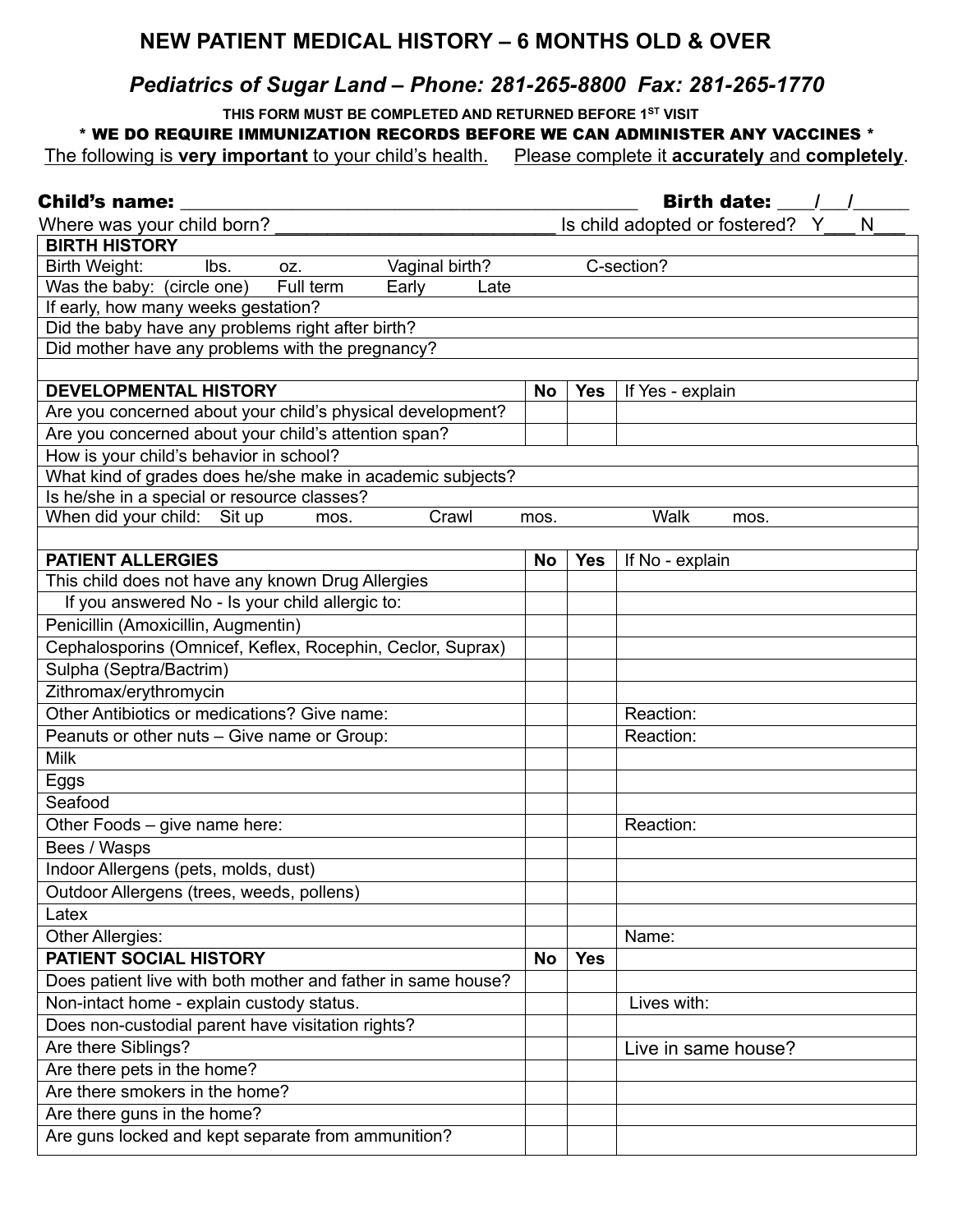| PATIENT - PAST MEDICAL HISTORY                        | <b>No</b> | <b>Yes</b> | If yes - explain |
|-------------------------------------------------------|-----------|------------|------------------|
| Serious accidents or injuries                         |           |            |                  |
| Surgeries                                             |           |            |                  |
| Hospitalizations                                      |           |            |                  |
| <b>Chicken Pox Disease</b>                            |           |            | What age:        |
| Frequent ear infections or sinus infections           |           |            |                  |
| Frequent sore throats or tonsillitis                  |           |            |                  |
| Other infection illnesses                             |           |            |                  |
| Allergic rhinitis or other allergy                    |           |            |                  |
| Asthma, bronchitis, bronchiolitis, pneumonia or croup |           |            |                  |
| Heart problems or heart murmur                        |           |            |                  |
| Abdominal pain/reflux                                 |           |            |                  |
| Constipation requiring doctor visits                  |           |            |                  |
| Bladder or kidney infection or other urologic problem |           |            |                  |
| Bed-wetting (after age 5)                             |           |            |                  |
| Eye conditions / wear corrective lenses               |           |            |                  |
| Problems with ears or hearing                         |           |            |                  |
| Chronic or recurrent skin problems/ acne              |           |            |                  |
| Anemia or bleeding problem                            |           |            |                  |
| Past blood transfusion                                |           |            |                  |
| Frequent headaches                                    |           |            |                  |
| Convulsions, seizures, or past concussions?           |           |            |                  |
| Mental health concerns                                |           |            |                  |
| Seizures, developmental delays, ADD/ADHD or other     |           |            |                  |
| neurological disorders                                |           |            |                  |
| Orthopedic problems                                   |           |            |                  |
| <b>Diabetes</b>                                       |           |            |                  |
| Thyroid, diabetes or other endocrine problems         |           |            |                  |
| If female, have menstrual periods started?            |           |            |                  |
| If female, any problems with periods?                 |           |            |                  |
| Use of alcohol or drugs                               |           |            |                  |
| Emotional or mental health problems                   |           |            |                  |
| Other significant issues:                             |           |            |                  |
|                                                       |           |            |                  |

Current Medications and Dosage: (include any over the counter, herbal, or supplements)

 $\mathcal{L}_\text{max} = \mathcal{L}_\text{max} = \mathcal{L}_\text{max} = \mathcal{L}_\text{max} = \mathcal{L}_\text{max} = \mathcal{L}_\text{max} = \mathcal{L}_\text{max} = \mathcal{L}_\text{max} = \mathcal{L}_\text{max} = \mathcal{L}_\text{max} = \mathcal{L}_\text{max} = \mathcal{L}_\text{max} = \mathcal{L}_\text{max} = \mathcal{L}_\text{max} = \mathcal{L}_\text{max} = \mathcal{L}_\text{max} = \mathcal{L}_\text{max} = \mathcal{L}_\text{max} = \mathcal{$ \_\_\_\_\_\_\_\_\_\_\_\_\_\_\_\_\_\_\_\_\_\_\_\_\_\_\_\_\_\_\_\_\_\_\_\_\_\_\_\_\_\_\_\_\_\_\_\_\_\_\_\_\_\_\_\_\_\_\_\_\_\_\_\_\_\_\_\_\_\_\_\_\_\_\_\_\_\_\_\_\_

 $\mathcal{L}_\text{max} = \frac{1}{2} \sum_{i=1}^{n} \frac{1}{2} \sum_{i=1}^{n} \frac{1}{2} \sum_{i=1}^{n} \frac{1}{2} \sum_{i=1}^{n} \frac{1}{2} \sum_{i=1}^{n} \frac{1}{2} \sum_{i=1}^{n} \frac{1}{2} \sum_{i=1}^{n} \frac{1}{2} \sum_{i=1}^{n} \frac{1}{2} \sum_{i=1}^{n} \frac{1}{2} \sum_{i=1}^{n} \frac{1}{2} \sum_{i=1}^{n} \frac{1}{2} \sum_{i=1}^{n} \frac{1$  $\mathcal{L}_\text{max} = \frac{1}{2} \sum_{i=1}^{n} \frac{1}{2} \sum_{i=1}^{n} \frac{1}{2} \sum_{i=1}^{n} \frac{1}{2} \sum_{i=1}^{n} \frac{1}{2} \sum_{i=1}^{n} \frac{1}{2} \sum_{i=1}^{n} \frac{1}{2} \sum_{i=1}^{n} \frac{1}{2} \sum_{i=1}^{n} \frac{1}{2} \sum_{i=1}^{n} \frac{1}{2} \sum_{i=1}^{n} \frac{1}{2} \sum_{i=1}^{n} \frac{1}{2} \sum_{i=1}^{n} \frac{1$ \_\_\_\_\_\_\_\_\_\_\_\_\_\_\_\_\_\_\_\_\_\_\_\_\_\_\_\_\_\_\_\_\_\_\_\_\_ \_\_\_\_\_\_\_\_\_\_\_\_\_\_\_\_\_\_\_\_\_\_\_\_\_\_\_\_\_\_\_\_\_\_\_\_\_\_\_\_\_\_\_\_

\_\_\_\_\_\_\_\_\_\_\_\_\_\_\_\_\_\_\_\_\_\_\_\_\_\_\_\_\_\_\_\_\_\_\_\_\_\_\_\_\_\_\_\_\_\_\_\_\_\_\_\_\_\_\_\_\_\_\_\_\_\_\_\_\_\_\_\_\_\_\_\_\_\_\_\_\_\_\_\_\_  $\mathcal{L}_\text{max} = \mathcal{L}_\text{max} = \mathcal{L}_\text{max} = \mathcal{L}_\text{max} = \mathcal{L}_\text{max} = \mathcal{L}_\text{max} = \mathcal{L}_\text{max} = \mathcal{L}_\text{max} = \mathcal{L}_\text{max} = \mathcal{L}_\text{max} = \mathcal{L}_\text{max} = \mathcal{L}_\text{max} = \mathcal{L}_\text{max} = \mathcal{L}_\text{max} = \mathcal{L}_\text{max} = \mathcal{L}_\text{max} = \mathcal{L}_\text{max} = \mathcal{L}_\text{max} = \mathcal{$ 

\_\_\_\_\_\_\_\_\_\_\_\_\_\_\_\_\_\_\_\_\_\_\_\_\_\_\_\_\_\_\_\_\_\_\_\_\_\_\_\_\_\_\_\_\_\_\_\_\_\_\_\_\_\_\_\_\_\_\_\_\_\_\_\_\_\_\_\_\_\_\_\_\_\_\_\_\_\_\_\_\_

Does your child see any specialists? If so, who and where?